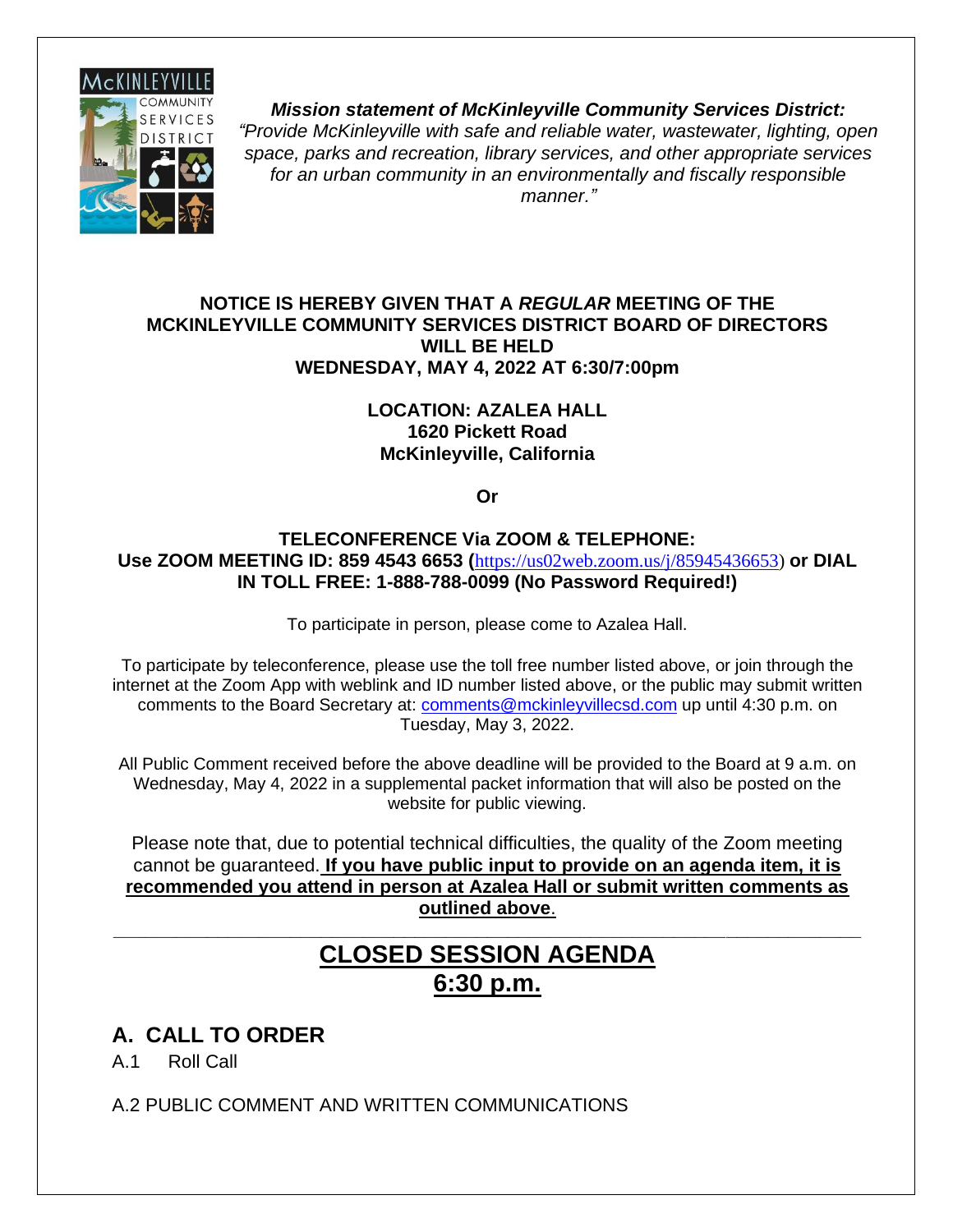*Any person may address the Board at this time upon any subject not identified on this Agenda but within the jurisdiction of the McKinleyville Community Services District; however, any matter that requires action will be referred to staff for a report of action at a subsequent Committee or Board meeting. As to matters on the Agenda, an opportunity will be given to address the Board when the matter is considered. Comments are limited to 3 minutes. Letters should be used for complex issues.*

#### A.3 Closed Session Discussion

*At any time during the regular session, the Board may adjourn to closed session to consider existing or anticipated litigation, liability claims, real property negotiations, license and permit determinations, threats to security, public employee appointments, personnel matters, evaluations and discipline, labor negotiations, or to discuss with legal counsel matters within the attorney-client privilege.*

a. PUBLIC EMPLOYEE PERFORMANCE EVALUATION (California Government Code § 54954.5 and 54957) Title: General Manager—Patrick Kaspari 20

### **REGULAR AGENDA**

**7:00 p.m.**

#### **A. CALL TO ORDER**

A.1 Report Out of Closed Session

A.2 Roll Call

A.3 Pledge of Allegiance

#### A.4 Additions to the Agenda

*Items may be added to the Agenda in accordance with Section 54954.2(b)(2) of the Government Code (Brown Act), upon a determination by two-thirds vote of the members of the legislative body present at the time of the meeting, or, if less than two-thirds of the members are present, a unanimous vote of those members present, that there is a need to take immediate action and that the need for action came to the attention of the McKinleyville Community Services District after the Agenda was posted.* 

A.5 Approval of the Agenda

### **B. PUBLIC HEARINGS**

*These are items of a Quasi-Judicial or Legislative nature. Public comments relevant to these proceedings are invited*.

B.1 Conduct Public Hearing for the Annual Levy of Assessments (Fiscal Year 2022/2023) for the Measure B Maintenance Assessment District – Renewal for Parks, Open Space, and Recreational Facilities.

Consider Adopting Resolution 2022-13 Amending and/or Approving the Final Engineer's Annual Levy Report for the Measure B Maintenance Assessment District - Renewal for Parks, Open Space, and Recreational Facilities for Fiscal Year 2022/2023

Consider Adopting Resolution 2022-14 Ordering the Levy and Collection of Assessments within the Measure B Maintenance Assessment District - Renewal for Parks, Open Space, and Recreational Facilities for Fiscal Year 2022/2023

Attachment 1 – Resolution 2022-13 Attachment 2 – Resolution 2022-14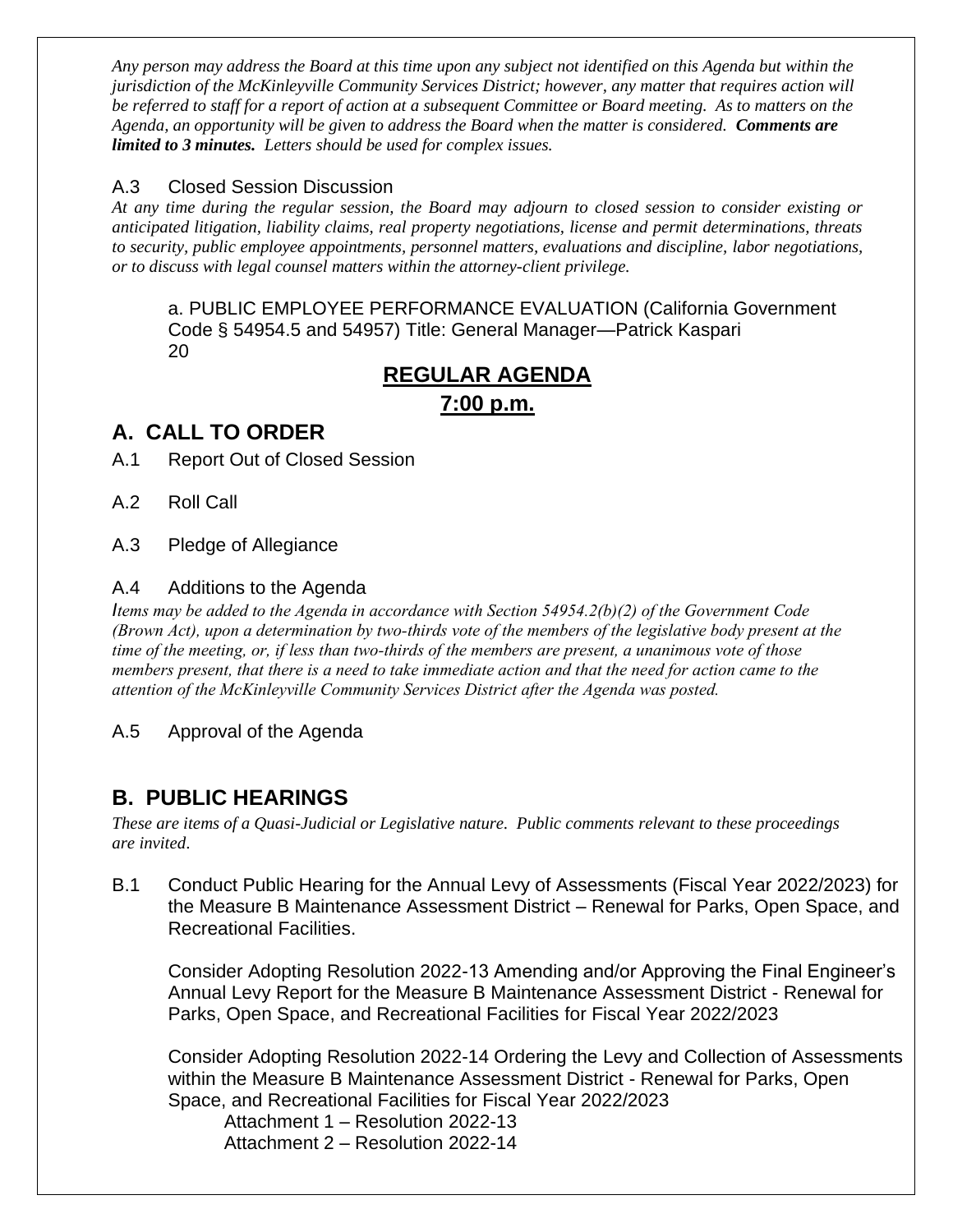### **C. PUBLIC COMMENT AND WRITTEN COMMUNICATIONS**

*Any person may address the Board at this time upon any subject not identified on this Agenda but within the jurisdiction of the McKinleyville Community Services District; however, any matter that requires action will be referred to staff for a report of action at a subsequent Committee or Board meeting. As to matters on the Agenda, an opportunity will be given to address the Board when the matter is considered. Comments are limited to 3 minutes. Letters should be used for complex issues.*

### **D. CONSENT CALENDAR**

*Consent Calendar items are expected to be routine and non-controversial, to be acted upon by the Board of Directors at one time without discussion. If any Board member, staff member, or interested person requests that an item be removed from the Consent Calendar, it shall be removed so that it may be acted upon separately.*

D.1 Consider Approval of the Minutes of the Board of Directors Regular Meeting on April 6, 2022

Attachment 1 – Draft Minutes from April 6, 2022

- D.2 Consider Approval of March 2022 Treasurer's Report
- D.3 Compliance with State Double Check Valve (DCV) Law
- D.4 Reaffirm Resolution 2021-27 Making Findings Pursuant to Government Code Section 5493, as Amended by Assembly Bill 361, and Authorizing the Continued Use of Virtual Meetings Attachment 1 – Approved Resolution 2021-27
- D.5 Consider Approval of Hiller Sports Complex Facility Use Agreement Contracts between MCSD and the Mad River Youth Soccer League (MRYSL) Attachment 1 – HSC Agreement between MCSD and MRYSL
- D.6 Adopt Proclamation: May 1-7, 2022 Professional Municipal Clerks Week Attachment 1 – Proclamation
- D.7 Review the McKinleyville Skatepark Quarterly Project Status Update Attachment 1 – Quarterly Report from Humboldt Skatepark Collective
- D.8 Consider Approval of 2021 Consumer Confidence Report (CCR) Attachment 1 – 2021 Consumer Confidence Report
- D.9 Consider Approval of Resolution 2022-15 Supporting Assembly Concurrent Resolution No. 180 and Proclaiming May 15-22, 2022 Special Districts Week Attachment 1 – Resolution 2022-15 Attachment 2 – Bill Text ACR 180 – Bauer-Kahan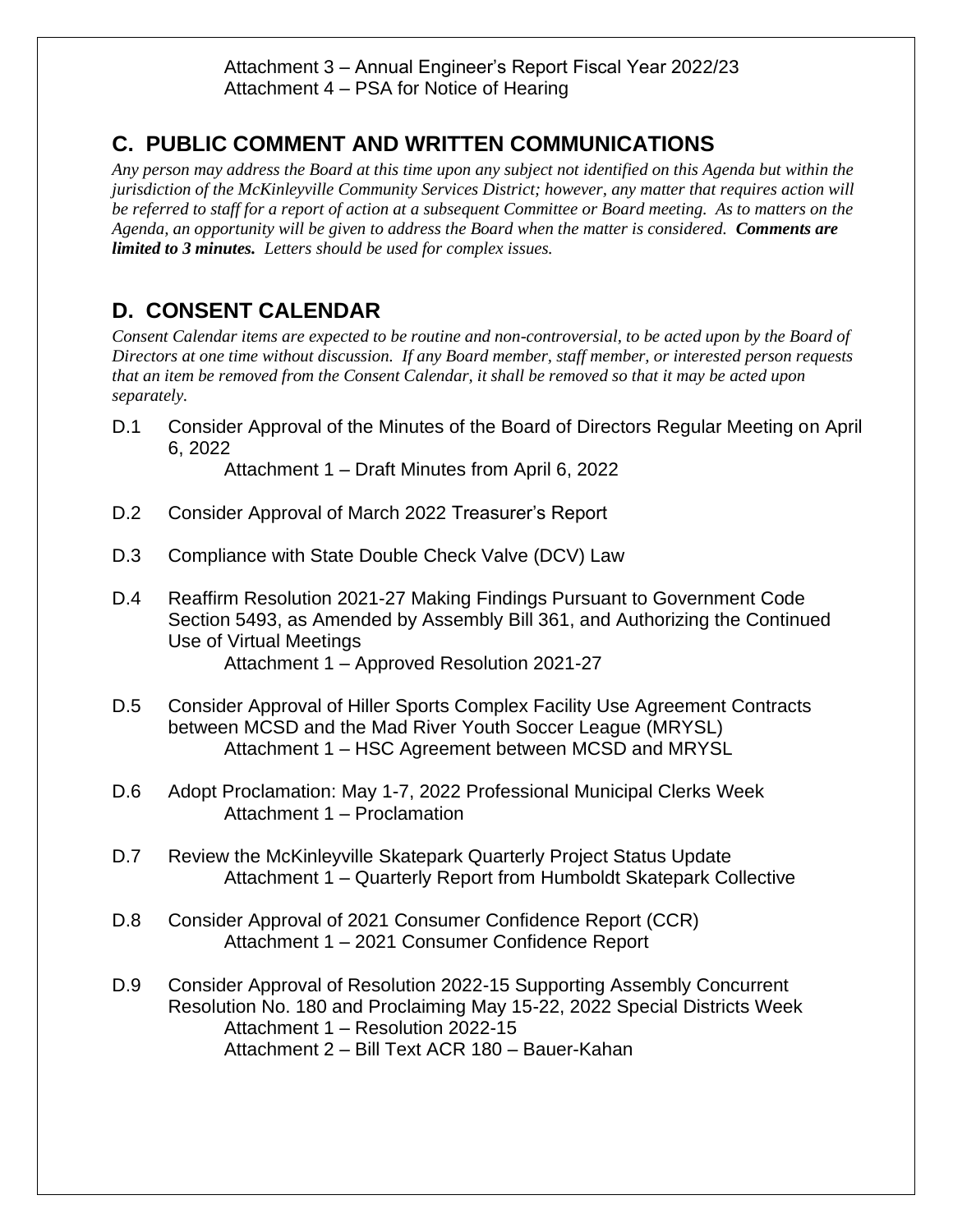### **E. CONTINUED AND NEW BUSINESS**

- E.1 Temporary Installation of Pump Track at Property Designated for Skate Park Attachment 1 – Pump Track Layout and Product Information
- E.2 Central Avenue Water & Sewer Mainline Rehabilitation Project, Basis of Design Report

Attachment 1 – Central Avenue Water & Sewer Main Rehabilitation Project, Final Basis of Design Report, GHD, April 7, 2022

E.3 Review Operations Draft Budget for Water, Wastewater, and Streetlights Funds FY 2022-23 (Information)

Attachment 1 – FY2022-23 Draft Operating Budget for Water Attachment 2 – FY2022-23 Draft Operating Budget for Wastewater Attachment 3 – FY2022-23 Draft Operating Budget for Streetlights

E.4 Humboldt Local Agency Formation Commission (LAFCo) Official Ballot Selection Attachment 1 – Humboldt LAFCo Letter and Ballot Dated April 15, 2022

### **F. REPORTS**

*No specific action is required on these items, but the Board may discuss any particular item as required.*

- F.1 ACTIVE COMMITTEE REPORTS
	- a. Parks and Recreation Committee (Binder/Clark-Peterson)
	- b. Area Fund (John Kulstad/Clark-Peterson)
	- c. Redwood Region Economic Development Commission (Clark-Peterson/Binder)
	- d. McKinleyville Senior Center Board Liaison (Binder/Clark-Peterson)
	- e. Audit (Orsini/Couch)
	- f. Employee Negotiations (Couch/Mayo)
	- g. McKinleyville Municipal Advisory Committee (Orsini/Binder)
	- h. Humboldt Local Agency Formation Commission (Couch)
	- i. Environmental Matters Committee (Couch/Clark-Peterson)
	- j. AdHoc Committee Community Forest (Mayo/Orsini)

#### F.2 LEGISLATIVE AND REGULATORY REPORTS

#### F.3 STAFF REPORTS

- a. Support Services Department (Nicole Alvarado/Colleen M.R. Trask)
- b. Operations Department (James Henry)
- c. Parks & Recreation Department (Lesley Frisbee)
- d. General Manager (Pat Kaspari) Attachment 1 – WWMF Monthly Self-Monitoring Report
- F.4 PRESIDENT'S REPORT